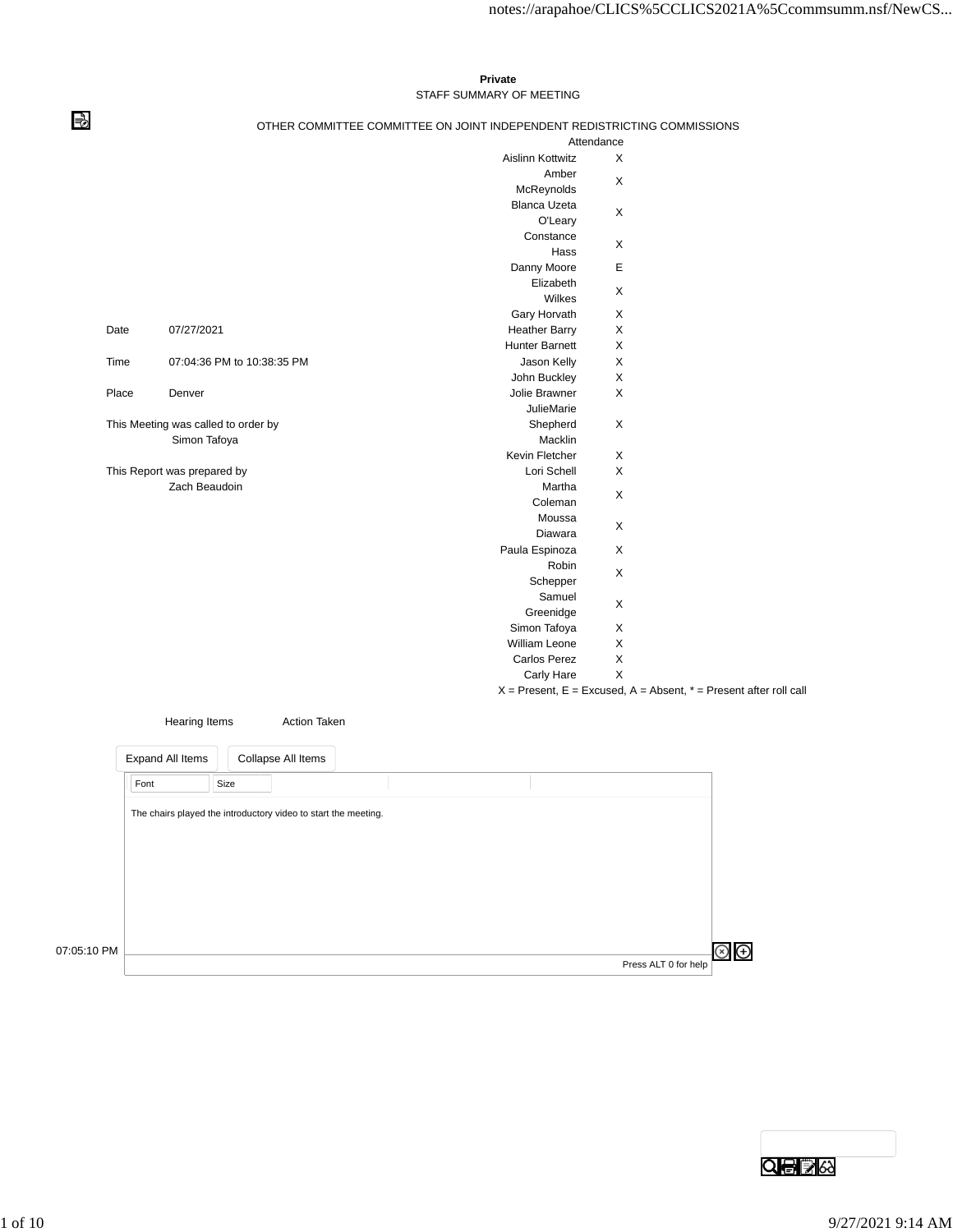|             | Font                                              | Size |                                                                                                                                        |  |                                                                                                                                            |               |
|-------------|---------------------------------------------------|------|----------------------------------------------------------------------------------------------------------------------------------------|--|--------------------------------------------------------------------------------------------------------------------------------------------|---------------|
|             | Chair Tafoya gave his post-video introduction.    |      |                                                                                                                                        |  |                                                                                                                                            |               |
|             |                                                   |      |                                                                                                                                        |  |                                                                                                                                            |               |
|             |                                                   |      |                                                                                                                                        |  |                                                                                                                                            |               |
|             |                                                   |      |                                                                                                                                        |  |                                                                                                                                            |               |
|             |                                                   |      |                                                                                                                                        |  |                                                                                                                                            |               |
|             |                                                   |      |                                                                                                                                        |  |                                                                                                                                            |               |
| 07:17:30 PM |                                                   |      |                                                                                                                                        |  |                                                                                                                                            |               |
|             |                                                   |      |                                                                                                                                        |  | Press ALT 0 for help                                                                                                                       |               |
|             |                                                   |      |                                                                                                                                        |  |                                                                                                                                            |               |
|             | Font                                              | Size |                                                                                                                                        |  |                                                                                                                                            |               |
|             |                                                   |      |                                                                                                                                        |  | Maria Ogneva, representing self, testified. She testified that she believes the current maps take electoral power away from communities of |               |
|             | color, which leads to dilution of representation. |      |                                                                                                                                        |  |                                                                                                                                            |               |
|             |                                                   |      |                                                                                                                                        |  |                                                                                                                                            |               |
|             |                                                   |      |                                                                                                                                        |  |                                                                                                                                            |               |
|             |                                                   |      |                                                                                                                                        |  |                                                                                                                                            |               |
|             |                                                   |      |                                                                                                                                        |  |                                                                                                                                            |               |
| 07:17:59 PM |                                                   |      |                                                                                                                                        |  |                                                                                                                                            |               |
|             |                                                   |      |                                                                                                                                        |  | Press ALT 0 for help                                                                                                                       |               |
|             |                                                   |      |                                                                                                                                        |  |                                                                                                                                            |               |
|             | Font                                              | Size |                                                                                                                                        |  |                                                                                                                                            |               |
|             |                                                   |      | Khadija Haynes, representing self, testified. Ms. Haynes testified about affordable housing and the challenges that her community in   |  |                                                                                                                                            |               |
|             |                                                   |      | Denver faces. She also testified that communities of interest could be covered better with districts East - West districts.            |  |                                                                                                                                            |               |
|             |                                                   |      |                                                                                                                                        |  |                                                                                                                                            |               |
|             |                                                   |      |                                                                                                                                        |  |                                                                                                                                            |               |
|             |                                                   |      |                                                                                                                                        |  |                                                                                                                                            |               |
|             |                                                   |      |                                                                                                                                        |  |                                                                                                                                            |               |
| 07:22:56 PM |                                                   |      |                                                                                                                                        |  |                                                                                                                                            |               |
|             |                                                   |      |                                                                                                                                        |  | Press ALT 0 for help                                                                                                                       |               |
|             |                                                   |      |                                                                                                                                        |  |                                                                                                                                            |               |
|             | Font                                              | Size |                                                                                                                                        |  |                                                                                                                                            |               |
|             |                                                   |      | Mr. Wellington Webb, representing self, testified. Mr. Webb testified that the boundary lines down Colorado Blvd don't represent Black |  |                                                                                                                                            |               |
|             |                                                   |      | people adequately. He also discussed communities of interest that he believes aren't represented.                                      |  |                                                                                                                                            |               |
|             |                                                   |      |                                                                                                                                        |  |                                                                                                                                            |               |
|             |                                                   |      |                                                                                                                                        |  |                                                                                                                                            |               |
|             |                                                   |      |                                                                                                                                        |  |                                                                                                                                            |               |
|             |                                                   |      |                                                                                                                                        |  |                                                                                                                                            |               |
| 07:31:08 PM |                                                   |      |                                                                                                                                        |  |                                                                                                                                            |               |
|             |                                                   |      |                                                                                                                                        |  | Press ALT 0 for help                                                                                                                       | $\circledast$ |
|             |                                                   |      |                                                                                                                                        |  |                                                                                                                                            |               |
|             | Font                                              | Size |                                                                                                                                        |  |                                                                                                                                            |               |
|             |                                                   |      | Commissioners asked Mr. Webb questions about his testimony and expertise on former redistricting efforts.                              |  |                                                                                                                                            |               |
|             |                                                   |      |                                                                                                                                        |  |                                                                                                                                            |               |
|             |                                                   |      |                                                                                                                                        |  |                                                                                                                                            |               |
|             |                                                   |      |                                                                                                                                        |  |                                                                                                                                            |               |
|             |                                                   |      |                                                                                                                                        |  |                                                                                                                                            |               |
|             |                                                   |      |                                                                                                                                        |  |                                                                                                                                            |               |
| 07:41:56 PM |                                                   |      |                                                                                                                                        |  |                                                                                                                                            |               |
|             |                                                   |      |                                                                                                                                        |  | Press ALT 0 for help                                                                                                                       | $\circledast$ |
|             |                                                   |      |                                                                                                                                        |  |                                                                                                                                            |               |
|             |                                                   |      |                                                                                                                                        |  |                                                                                                                                            |               |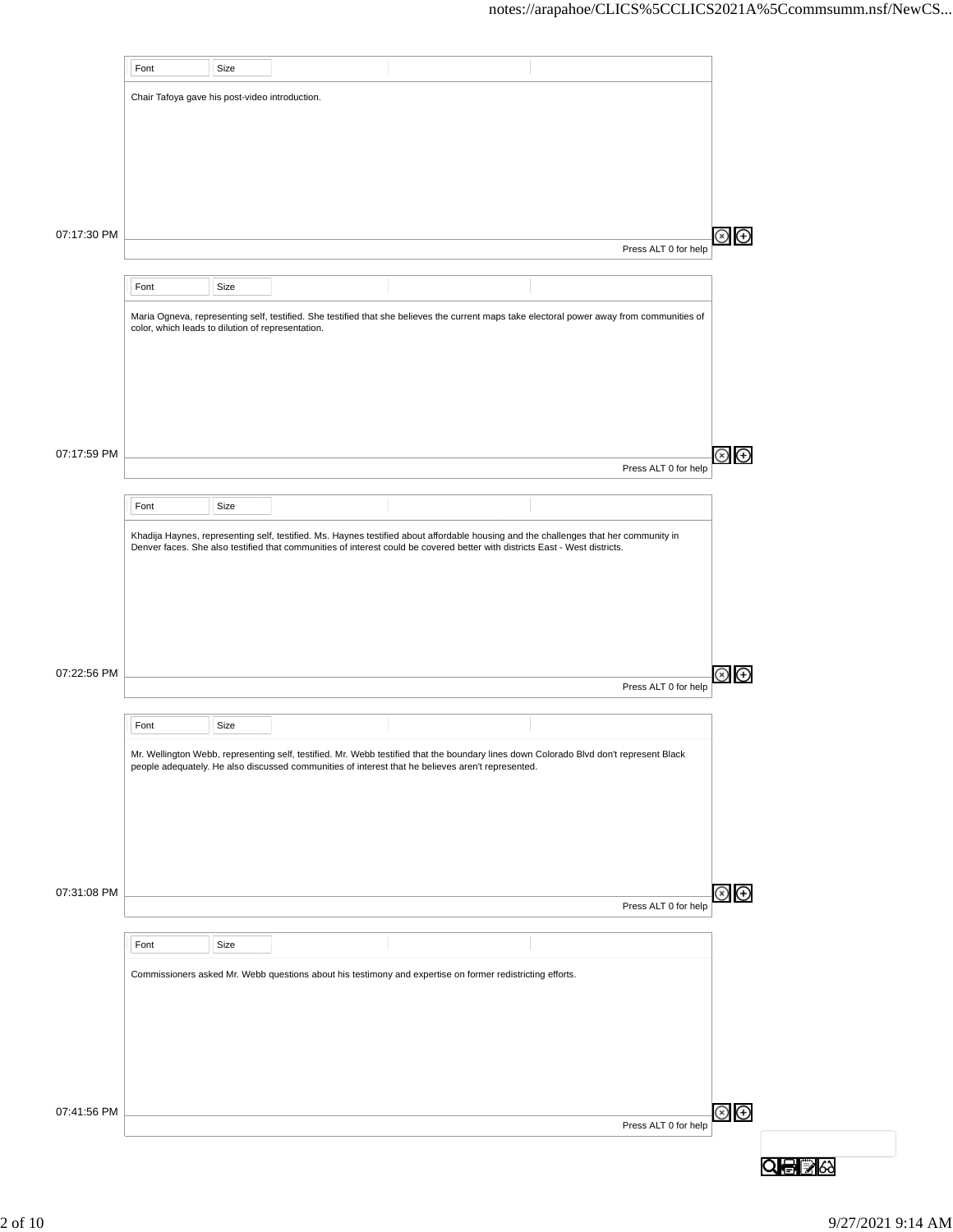| Font<br>Size<br>Hon. Barbara O'Brien, representing self, testified. Hon. O'Brien testified that she wants Denver as full as possible and asked<br>commissioners to pay attention to school boundaries and communities of interest.<br>$\circledast$<br>Press ALT 0 for help<br>Size<br>Ms. Michele Lawonn, representing self, testified. Ms. Lawonn testified that she doesn't like that her districts in the preliminary map change<br>who represents her. She would like the the districts to remain the same.<br>$\circledast$<br>Press ALT 0 for help<br>Font<br>Size<br>Ms. Cecelia Espenoza, representing self, testified. Ms. Espenoza testified that she believes creating districts North to South would better<br>$\circledcirc$ $\circledcirc$<br>Press ALT 0 for help<br>Size<br>Sondra Young, representing NAACP Denver, testified. Ms. Young testified on redlining and the impact of the preliminary maps on<br>$\circledcirc$<br>Press ALT 0 for help<br>Font<br>Size |  |                      |
|---------------------------------------------------------------------------------------------------------------------------------------------------------------------------------------------------------------------------------------------------------------------------------------------------------------------------------------------------------------------------------------------------------------------------------------------------------------------------------------------------------------------------------------------------------------------------------------------------------------------------------------------------------------------------------------------------------------------------------------------------------------------------------------------------------------------------------------------------------------------------------------------------------------------------------------------------------------------------------------|--|----------------------|
|                                                                                                                                                                                                                                                                                                                                                                                                                                                                                                                                                                                                                                                                                                                                                                                                                                                                                                                                                                                       |  |                      |
|                                                                                                                                                                                                                                                                                                                                                                                                                                                                                                                                                                                                                                                                                                                                                                                                                                                                                                                                                                                       |  |                      |
| 07:47:47 PM                                                                                                                                                                                                                                                                                                                                                                                                                                                                                                                                                                                                                                                                                                                                                                                                                                                                                                                                                                           |  |                      |
|                                                                                                                                                                                                                                                                                                                                                                                                                                                                                                                                                                                                                                                                                                                                                                                                                                                                                                                                                                                       |  |                      |
| Font                                                                                                                                                                                                                                                                                                                                                                                                                                                                                                                                                                                                                                                                                                                                                                                                                                                                                                                                                                                  |  |                      |
|                                                                                                                                                                                                                                                                                                                                                                                                                                                                                                                                                                                                                                                                                                                                                                                                                                                                                                                                                                                       |  |                      |
|                                                                                                                                                                                                                                                                                                                                                                                                                                                                                                                                                                                                                                                                                                                                                                                                                                                                                                                                                                                       |  |                      |
|                                                                                                                                                                                                                                                                                                                                                                                                                                                                                                                                                                                                                                                                                                                                                                                                                                                                                                                                                                                       |  |                      |
|                                                                                                                                                                                                                                                                                                                                                                                                                                                                                                                                                                                                                                                                                                                                                                                                                                                                                                                                                                                       |  |                      |
|                                                                                                                                                                                                                                                                                                                                                                                                                                                                                                                                                                                                                                                                                                                                                                                                                                                                                                                                                                                       |  |                      |
| 07:53:29 PM                                                                                                                                                                                                                                                                                                                                                                                                                                                                                                                                                                                                                                                                                                                                                                                                                                                                                                                                                                           |  |                      |
|                                                                                                                                                                                                                                                                                                                                                                                                                                                                                                                                                                                                                                                                                                                                                                                                                                                                                                                                                                                       |  |                      |
|                                                                                                                                                                                                                                                                                                                                                                                                                                                                                                                                                                                                                                                                                                                                                                                                                                                                                                                                                                                       |  |                      |
| represent the Latinx community rather than East to West.                                                                                                                                                                                                                                                                                                                                                                                                                                                                                                                                                                                                                                                                                                                                                                                                                                                                                                                              |  |                      |
|                                                                                                                                                                                                                                                                                                                                                                                                                                                                                                                                                                                                                                                                                                                                                                                                                                                                                                                                                                                       |  |                      |
|                                                                                                                                                                                                                                                                                                                                                                                                                                                                                                                                                                                                                                                                                                                                                                                                                                                                                                                                                                                       |  |                      |
|                                                                                                                                                                                                                                                                                                                                                                                                                                                                                                                                                                                                                                                                                                                                                                                                                                                                                                                                                                                       |  |                      |
| 07:56:56 PM                                                                                                                                                                                                                                                                                                                                                                                                                                                                                                                                                                                                                                                                                                                                                                                                                                                                                                                                                                           |  |                      |
|                                                                                                                                                                                                                                                                                                                                                                                                                                                                                                                                                                                                                                                                                                                                                                                                                                                                                                                                                                                       |  |                      |
| Font                                                                                                                                                                                                                                                                                                                                                                                                                                                                                                                                                                                                                                                                                                                                                                                                                                                                                                                                                                                  |  |                      |
|                                                                                                                                                                                                                                                                                                                                                                                                                                                                                                                                                                                                                                                                                                                                                                                                                                                                                                                                                                                       |  |                      |
| communities of color.                                                                                                                                                                                                                                                                                                                                                                                                                                                                                                                                                                                                                                                                                                                                                                                                                                                                                                                                                                 |  |                      |
|                                                                                                                                                                                                                                                                                                                                                                                                                                                                                                                                                                                                                                                                                                                                                                                                                                                                                                                                                                                       |  |                      |
|                                                                                                                                                                                                                                                                                                                                                                                                                                                                                                                                                                                                                                                                                                                                                                                                                                                                                                                                                                                       |  |                      |
|                                                                                                                                                                                                                                                                                                                                                                                                                                                                                                                                                                                                                                                                                                                                                                                                                                                                                                                                                                                       |  |                      |
| 08:02:25 PM                                                                                                                                                                                                                                                                                                                                                                                                                                                                                                                                                                                                                                                                                                                                                                                                                                                                                                                                                                           |  |                      |
|                                                                                                                                                                                                                                                                                                                                                                                                                                                                                                                                                                                                                                                                                                                                                                                                                                                                                                                                                                                       |  |                      |
|                                                                                                                                                                                                                                                                                                                                                                                                                                                                                                                                                                                                                                                                                                                                                                                                                                                                                                                                                                                       |  |                      |
|                                                                                                                                                                                                                                                                                                                                                                                                                                                                                                                                                                                                                                                                                                                                                                                                                                                                                                                                                                                       |  |                      |
| Ms. Danielle Shoots, representing self, testified. Ms. Shoots testified that the preliminary Denver districts are devastating to small                                                                                                                                                                                                                                                                                                                                                                                                                                                                                                                                                                                                                                                                                                                                                                                                                                                |  |                      |
| businesses and impact minority communities and their representation negatively.                                                                                                                                                                                                                                                                                                                                                                                                                                                                                                                                                                                                                                                                                                                                                                                                                                                                                                       |  |                      |
|                                                                                                                                                                                                                                                                                                                                                                                                                                                                                                                                                                                                                                                                                                                                                                                                                                                                                                                                                                                       |  |                      |
|                                                                                                                                                                                                                                                                                                                                                                                                                                                                                                                                                                                                                                                                                                                                                                                                                                                                                                                                                                                       |  |                      |
|                                                                                                                                                                                                                                                                                                                                                                                                                                                                                                                                                                                                                                                                                                                                                                                                                                                                                                                                                                                       |  |                      |
| 08:04:10 PM                                                                                                                                                                                                                                                                                                                                                                                                                                                                                                                                                                                                                                                                                                                                                                                                                                                                                                                                                                           |  | Press ALT 0 for help |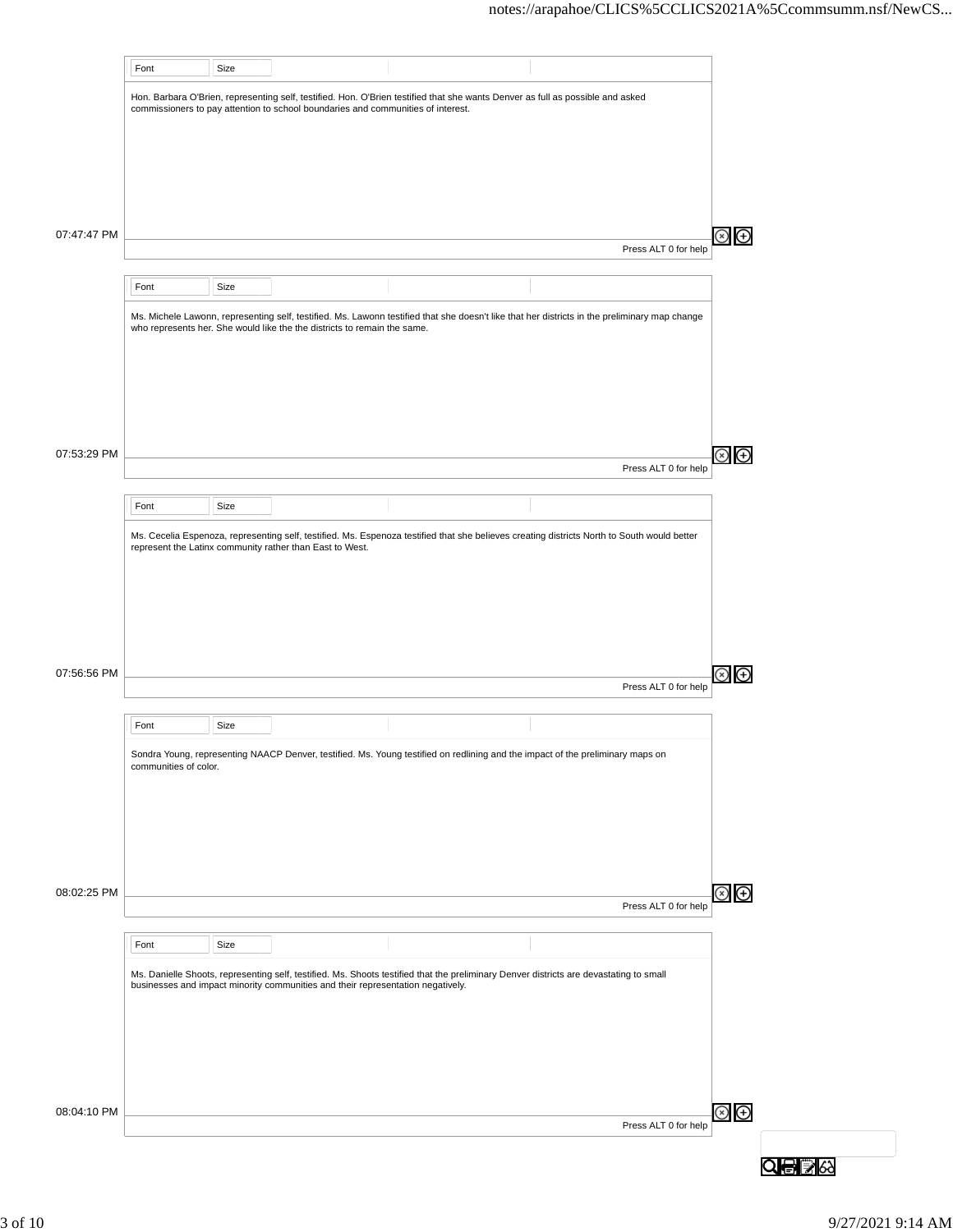|             | Font                                               | Size |                                                                                |                                                                                                                                               |                      |
|-------------|----------------------------------------------------|------|--------------------------------------------------------------------------------|-----------------------------------------------------------------------------------------------------------------------------------------------|----------------------|
|             | don't represent the local history and communities. |      |                                                                                | Ms. Portia Prescott, representing self, testified. Ms. Prescott testified that the Denver maps as they are fracture communities of color and  |                      |
|             |                                                    |      |                                                                                |                                                                                                                                               |                      |
|             |                                                    |      |                                                                                |                                                                                                                                               |                      |
|             |                                                    |      |                                                                                |                                                                                                                                               |                      |
| 08:09:50 PM |                                                    |      |                                                                                |                                                                                                                                               |                      |
|             |                                                    |      |                                                                                |                                                                                                                                               | Press ALT 0 for help |
|             | Font                                               | Size |                                                                                |                                                                                                                                               |                      |
|             |                                                    |      | districts that can represent communities of interest and minority communities. | Mr. Owen Perkins, representing self, testified. Mr. Perkins testified that he would like the districts to reflect the populations by creating |                      |
|             |                                                    |      |                                                                                |                                                                                                                                               |                      |
|             |                                                    |      |                                                                                |                                                                                                                                               |                      |
|             |                                                    |      |                                                                                |                                                                                                                                               |                      |
|             |                                                    |      |                                                                                |                                                                                                                                               |                      |
| 08:15:55 PM |                                                    |      |                                                                                |                                                                                                                                               | Press ALT 0 for help |
|             |                                                    |      |                                                                                |                                                                                                                                               |                      |
|             | Font                                               | Size |                                                                                |                                                                                                                                               |                      |
|             | tends to disadvantage people of color.             |      |                                                                                | Ms. AnnaJo Haynes, representing self, testified. Ms. Haynes testified that the districts cut along Colorado Blvd and that                     |                      |
|             |                                                    |      |                                                                                |                                                                                                                                               |                      |
|             |                                                    |      |                                                                                |                                                                                                                                               |                      |
|             |                                                    |      |                                                                                |                                                                                                                                               |                      |
| 08:20:06 PM |                                                    |      |                                                                                |                                                                                                                                               |                      |
|             |                                                    |      |                                                                                |                                                                                                                                               | Press ALT 0 for help |
|             | Font                                               | Size |                                                                                |                                                                                                                                               |                      |
|             |                                                    |      |                                                                                | Frank Sullivan, representing self, testified. Mr. Sullivan testified that he doesn't believe that the communities were adequately represented |                      |
|             | in the preliminary districts.                      |      |                                                                                |                                                                                                                                               |                      |
|             |                                                    |      |                                                                                |                                                                                                                                               |                      |
|             |                                                    |      |                                                                                |                                                                                                                                               |                      |
|             |                                                    |      |                                                                                |                                                                                                                                               |                      |
| 08:30:10 PM |                                                    |      |                                                                                |                                                                                                                                               |                      |
|             |                                                    |      |                                                                                |                                                                                                                                               | Press ALT 0 for help |
|             | Font                                               | Size |                                                                                |                                                                                                                                               |                      |
|             |                                                    |      |                                                                                | Susan Rogers, representing self, testified. Ms. Rogers testified that she believes the numbering of the districts should remain the same.     |                      |
|             |                                                    |      |                                                                                |                                                                                                                                               |                      |
|             |                                                    |      |                                                                                |                                                                                                                                               |                      |
|             |                                                    |      |                                                                                |                                                                                                                                               |                      |
|             |                                                    |      |                                                                                |                                                                                                                                               |                      |
| 08:36:35 PM |                                                    |      |                                                                                |                                                                                                                                               | Press ALT 0 for help |
|             |                                                    |      |                                                                                |                                                                                                                                               |                      |
|             |                                                    |      |                                                                                |                                                                                                                                               |                      |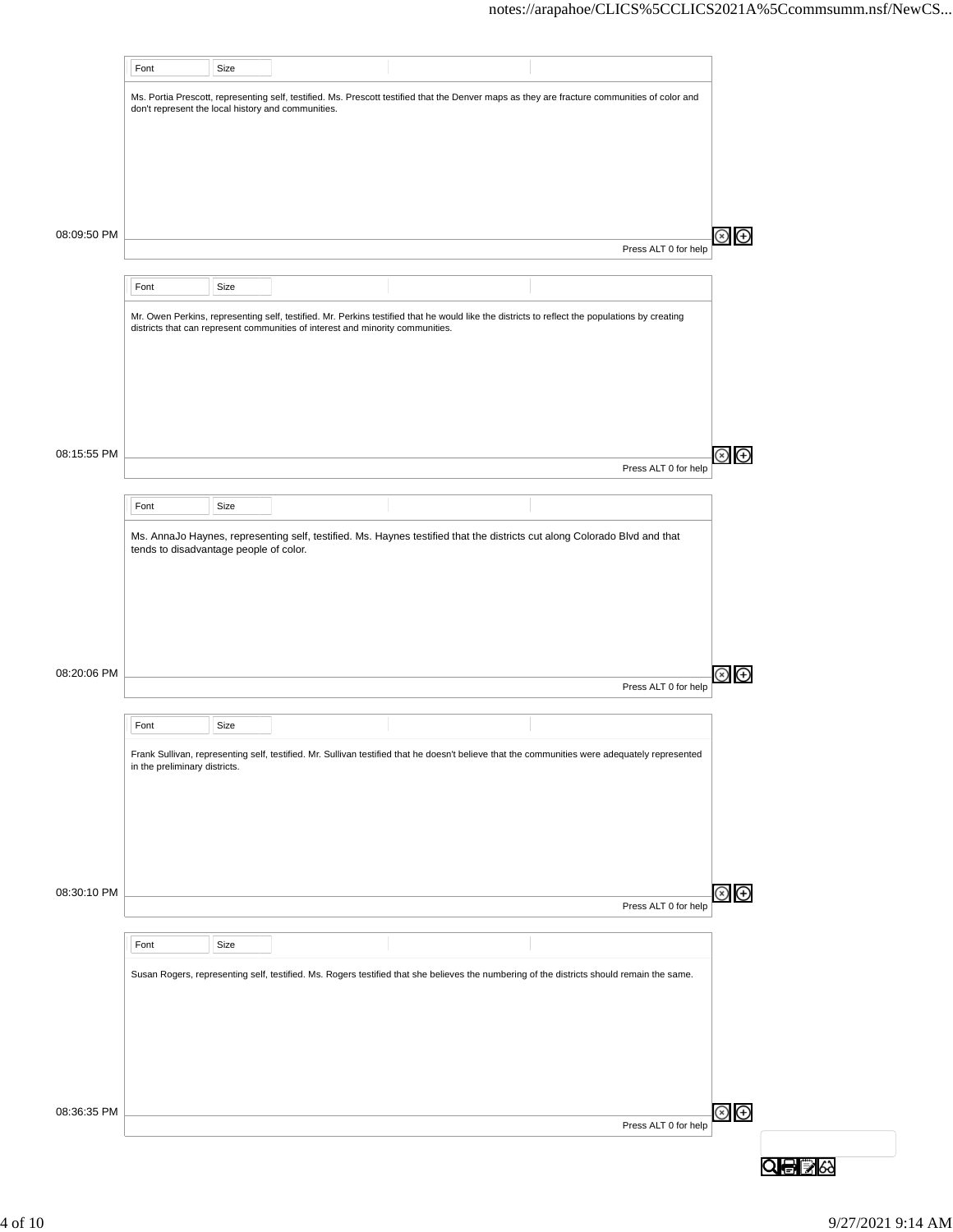|                            | Font                                                  | Size |                                                                                                                                                                                                                                                                                      |                      |                                 |
|----------------------------|-------------------------------------------------------|------|--------------------------------------------------------------------------------------------------------------------------------------------------------------------------------------------------------------------------------------------------------------------------------------|----------------------|---------------------------------|
|                            |                                                       |      | Mr. Paul Linton, representing self, testified. Mr. Linton testified that the Denver districts should keep communities of interest, which helps                                                                                                                                       |                      |                                 |
|                            | encourage more representation and participation.      |      |                                                                                                                                                                                                                                                                                      |                      |                                 |
|                            |                                                       |      |                                                                                                                                                                                                                                                                                      |                      |                                 |
|                            |                                                       |      |                                                                                                                                                                                                                                                                                      |                      |                                 |
|                            |                                                       |      |                                                                                                                                                                                                                                                                                      |                      |                                 |
|                            |                                                       |      |                                                                                                                                                                                                                                                                                      |                      |                                 |
| 08:38:13 PM                |                                                       |      |                                                                                                                                                                                                                                                                                      | Press ALT 0 for help | $\bigoplus$                     |
|                            |                                                       |      |                                                                                                                                                                                                                                                                                      |                      |                                 |
|                            | Font                                                  | Size |                                                                                                                                                                                                                                                                                      |                      |                                 |
|                            | not crack communities of color.                       |      | Ms. Rosemary Pesko, representing self, testified. Ms. Pesko testified that she wants to keep communities whole as much as possible and                                                                                                                                               |                      |                                 |
|                            |                                                       |      |                                                                                                                                                                                                                                                                                      |                      |                                 |
|                            |                                                       |      |                                                                                                                                                                                                                                                                                      |                      |                                 |
|                            |                                                       |      |                                                                                                                                                                                                                                                                                      |                      |                                 |
|                            |                                                       |      |                                                                                                                                                                                                                                                                                      |                      |                                 |
|                            |                                                       |      |                                                                                                                                                                                                                                                                                      |                      |                                 |
| 08:41:35 PM                |                                                       |      |                                                                                                                                                                                                                                                                                      | Press ALT 0 for help | Θ<br>$\left( \mathsf{x}\right)$ |
|                            |                                                       |      |                                                                                                                                                                                                                                                                                      |                      |                                 |
|                            | Font                                                  | Size |                                                                                                                                                                                                                                                                                      |                      |                                 |
|                            |                                                       |      | Mrs. Victoria Scott-Haynes, representing self, testified. Mrs. Scott-Haynes testified that Black seniors are crucial to opposing gentrification.                                                                                                                                     |                      |                                 |
|                            |                                                       |      | She said that the way that the districts split along Colorado Blvd hinders the quality of representation these communities have.                                                                                                                                                     |                      |                                 |
|                            |                                                       |      |                                                                                                                                                                                                                                                                                      |                      |                                 |
|                            |                                                       |      |                                                                                                                                                                                                                                                                                      |                      |                                 |
|                            |                                                       |      |                                                                                                                                                                                                                                                                                      |                      |                                 |
|                            |                                                       |      |                                                                                                                                                                                                                                                                                      |                      |                                 |
|                            |                                                       |      |                                                                                                                                                                                                                                                                                      |                      |                                 |
|                            |                                                       |      |                                                                                                                                                                                                                                                                                      |                      |                                 |
|                            |                                                       |      |                                                                                                                                                                                                                                                                                      | Press ALT 0 for help | Θ                               |
|                            |                                                       |      |                                                                                                                                                                                                                                                                                      |                      |                                 |
|                            | Font                                                  | Size |                                                                                                                                                                                                                                                                                      |                      |                                 |
|                            |                                                       |      | Ms. Jacqui Shumway, representing self, testified. Ms. Shumway testified that when districts are drawn with community edges in other                                                                                                                                                  |                      |                                 |
|                            |                                                       |      | districts it can complicate voting and prevent people from voting full ballots across counties.                                                                                                                                                                                      |                      |                                 |
|                            |                                                       |      |                                                                                                                                                                                                                                                                                      |                      |                                 |
|                            |                                                       |      |                                                                                                                                                                                                                                                                                      |                      |                                 |
|                            |                                                       |      |                                                                                                                                                                                                                                                                                      |                      |                                 |
|                            |                                                       |      |                                                                                                                                                                                                                                                                                      |                      |                                 |
|                            |                                                       |      |                                                                                                                                                                                                                                                                                      |                      | $\circledast$                   |
|                            |                                                       |      |                                                                                                                                                                                                                                                                                      | Press ALT 0 for help |                                 |
|                            | Font                                                  | Size |                                                                                                                                                                                                                                                                                      |                      |                                 |
|                            |                                                       |      |                                                                                                                                                                                                                                                                                      |                      |                                 |
|                            |                                                       |      | Bishop Jerry Demmer, representing Greater Metro Denver Ministerial Alliance, testified. Bishop Demmer testified that when parishioners<br>and the parish are split in districts it erodes the power that Black churches have worked to build. He said that their communities must be |                      |                                 |
|                            | united so that they can advocate for their interests. |      |                                                                                                                                                                                                                                                                                      |                      |                                 |
| 08:44:17 PM<br>08:48:54 PM |                                                       |      |                                                                                                                                                                                                                                                                                      |                      |                                 |
|                            |                                                       |      |                                                                                                                                                                                                                                                                                      |                      |                                 |
|                            |                                                       |      |                                                                                                                                                                                                                                                                                      |                      |                                 |
|                            |                                                       |      |                                                                                                                                                                                                                                                                                      |                      |                                 |
|                            |                                                       |      |                                                                                                                                                                                                                                                                                      |                      | $\circledast$                   |
| 08:51:44 PM                |                                                       |      |                                                                                                                                                                                                                                                                                      | Press ALT 0 for help |                                 |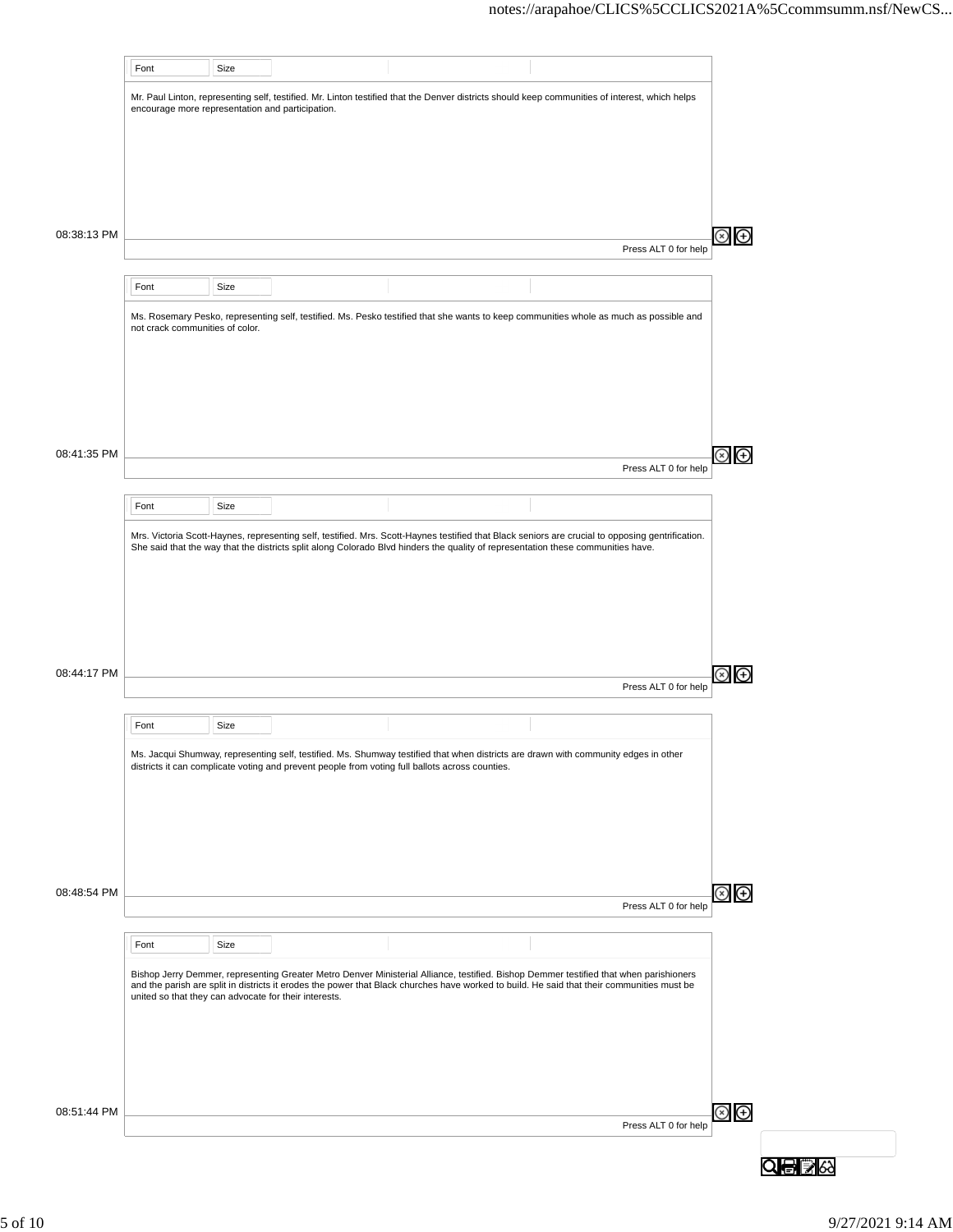|             | Font                             | Size |                                                                                 |                                                                                                                                                                                                                                         |                      |               |
|-------------|----------------------------------|------|---------------------------------------------------------------------------------|-----------------------------------------------------------------------------------------------------------------------------------------------------------------------------------------------------------------------------------------|----------------------|---------------|
|             |                                  |      | communities of color and create maps that strengthen their representation.      | Ms. Wendy Howell, representing Colorado Working Families Party, testified. Ms. Howell testified that it is important to hear the voices of                                                                                              |                      |               |
|             |                                  |      |                                                                                 |                                                                                                                                                                                                                                         |                      |               |
|             |                                  |      |                                                                                 |                                                                                                                                                                                                                                         |                      |               |
|             |                                  |      |                                                                                 |                                                                                                                                                                                                                                         |                      |               |
| 09:00:30 PM |                                  |      |                                                                                 |                                                                                                                                                                                                                                         | Press ALT 0 for help | Θ             |
|             | Font                             | Size |                                                                                 |                                                                                                                                                                                                                                         |                      |               |
|             |                                  |      |                                                                                 | Patricia Manning, representing self, testified. Ms. Manning discussed the amount of activism and community engagement that exist within<br>her community of Five Points. She wants the dividing line to be changed from North to South. |                      |               |
|             |                                  |      |                                                                                 |                                                                                                                                                                                                                                         |                      |               |
|             |                                  |      |                                                                                 |                                                                                                                                                                                                                                         |                      |               |
|             |                                  |      |                                                                                 |                                                                                                                                                                                                                                         |                      |               |
| 09:08:39 PM |                                  |      |                                                                                 |                                                                                                                                                                                                                                         | Press ALT 0 for help | ⊕             |
|             | Font                             | Size |                                                                                 |                                                                                                                                                                                                                                         |                      |               |
|             |                                  |      |                                                                                 | Ms. Jasmine Ramirez, representing self, testified. Ms. Ramirez testified that her community is a community of interest and discussed the                                                                                                |                      |               |
|             | ways they have common interests. |      |                                                                                 |                                                                                                                                                                                                                                         |                      |               |
|             |                                  |      |                                                                                 |                                                                                                                                                                                                                                         |                      |               |
|             |                                  |      |                                                                                 |                                                                                                                                                                                                                                         |                      |               |
| 09:11:08 PM |                                  |      |                                                                                 |                                                                                                                                                                                                                                         |                      | Θ             |
|             |                                  |      |                                                                                 |                                                                                                                                                                                                                                         | Press ALT 0 for help |               |
|             | Font                             | Size |                                                                                 |                                                                                                                                                                                                                                         |                      |               |
|             | testifiers have said.            |      |                                                                                 | Ian Coggins, representing self, testified. Mr. Coggins said that he doesn't want to break up the communities and reiterated what other                                                                                                  |                      |               |
|             |                                  |      |                                                                                 |                                                                                                                                                                                                                                         |                      |               |
|             |                                  |      |                                                                                 |                                                                                                                                                                                                                                         |                      |               |
|             |                                  |      |                                                                                 |                                                                                                                                                                                                                                         |                      |               |
| 09:15:05 PM |                                  |      |                                                                                 |                                                                                                                                                                                                                                         | Press ALT 0 for help | ව<br>ල        |
|             | Font                             | Size |                                                                                 |                                                                                                                                                                                                                                         |                      |               |
|             |                                  |      | from Five Points to have representation and asked to preserve the neighborhood. | Mr. Ryan Cobbins, representing self, testified. Mr. Cobbins testified that it is important for the Black businesses and community members                                                                                               |                      |               |
|             |                                  |      |                                                                                 |                                                                                                                                                                                                                                         |                      |               |
|             |                                  |      |                                                                                 |                                                                                                                                                                                                                                         |                      |               |
|             |                                  |      |                                                                                 |                                                                                                                                                                                                                                         |                      |               |
| 09:18:29 PM |                                  |      |                                                                                 |                                                                                                                                                                                                                                         | Press ALT 0 for help | $\circledast$ |
|             |                                  |      |                                                                                 |                                                                                                                                                                                                                                         |                      |               |
|             |                                  |      |                                                                                 |                                                                                                                                                                                                                                         |                      |               |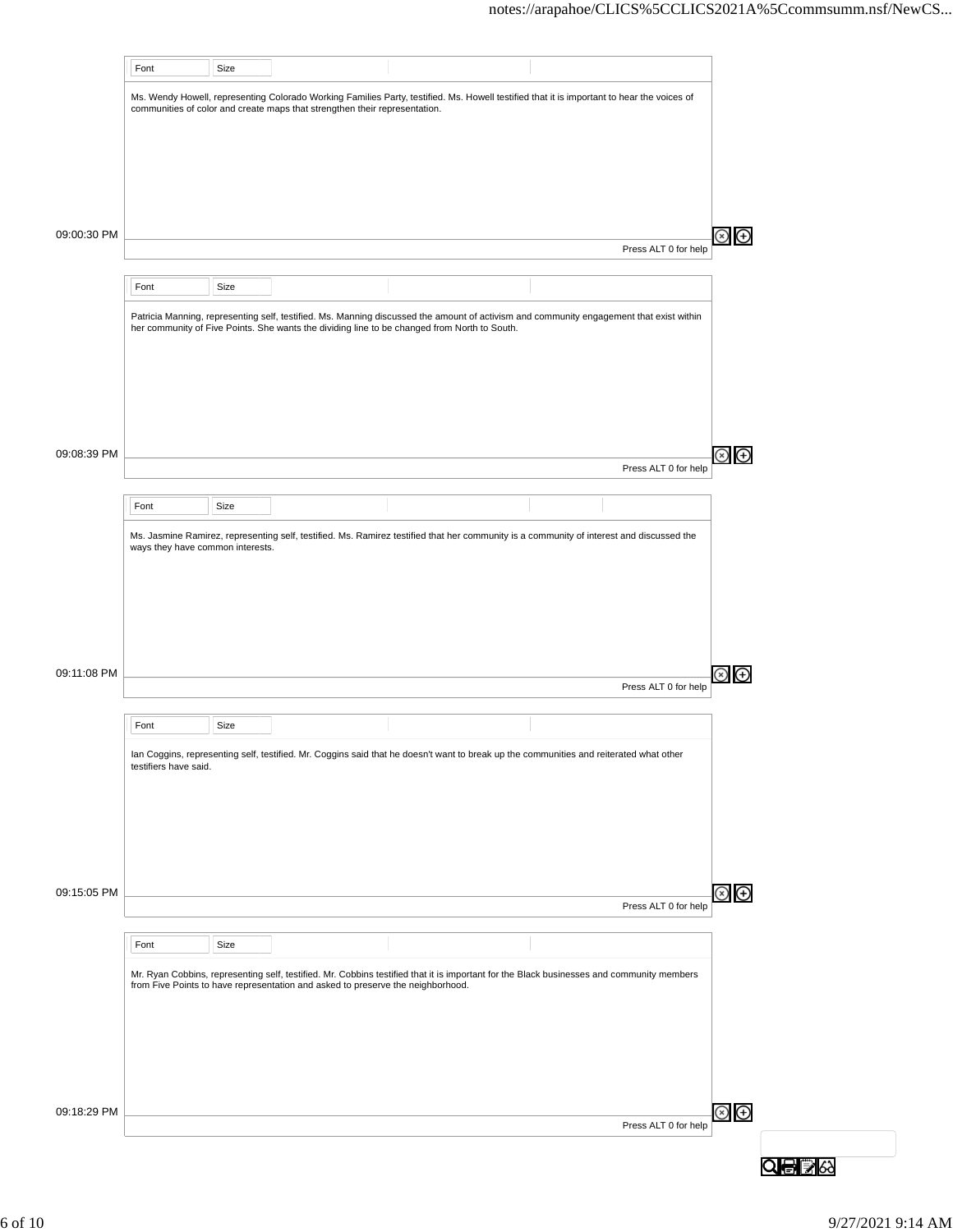|             | Font                                            | Size |                                                                       |                                                                                                                                                                                                                                                                                        |                      |                |
|-------------|-------------------------------------------------|------|-----------------------------------------------------------------------|----------------------------------------------------------------------------------------------------------------------------------------------------------------------------------------------------------------------------------------------------------------------------------------|----------------------|----------------|
|             |                                                 |      |                                                                       |                                                                                                                                                                                                                                                                                        |                      |                |
|             |                                                 |      |                                                                       | Mrs. Valerie Wunderlich, representing self, testified. Mrs. Wunderlich testified that Denver shouldn't be split into the suburbs but should be<br>a half district with Arapahoe County. She believes it is a community of interest and preserves the community of interests in Denver. |                      |                |
|             |                                                 |      |                                                                       |                                                                                                                                                                                                                                                                                        |                      |                |
|             |                                                 |      |                                                                       |                                                                                                                                                                                                                                                                                        |                      |                |
|             |                                                 |      |                                                                       |                                                                                                                                                                                                                                                                                        |                      |                |
|             |                                                 |      |                                                                       |                                                                                                                                                                                                                                                                                        |                      |                |
|             |                                                 |      |                                                                       |                                                                                                                                                                                                                                                                                        |                      |                |
| 09:20:10 PM |                                                 |      |                                                                       |                                                                                                                                                                                                                                                                                        |                      |                |
|             |                                                 |      |                                                                       |                                                                                                                                                                                                                                                                                        | Press ALT 0 for help | ⊕              |
|             |                                                 |      |                                                                       |                                                                                                                                                                                                                                                                                        |                      |                |
|             | Font                                            | Size |                                                                       |                                                                                                                                                                                                                                                                                        |                      |                |
|             |                                                 |      |                                                                       | Chris Maj, representing self, testified. Mr. Maj testified that the way the districts are drawn disenfranchises the airport workers by districting                                                                                                                                     |                      |                |
|             | the airport workers separate from the airports. |      |                                                                       |                                                                                                                                                                                                                                                                                        |                      |                |
|             |                                                 |      |                                                                       |                                                                                                                                                                                                                                                                                        |                      |                |
|             |                                                 |      |                                                                       |                                                                                                                                                                                                                                                                                        |                      |                |
|             |                                                 |      |                                                                       |                                                                                                                                                                                                                                                                                        |                      |                |
|             |                                                 |      |                                                                       |                                                                                                                                                                                                                                                                                        |                      |                |
|             |                                                 |      |                                                                       |                                                                                                                                                                                                                                                                                        |                      |                |
| 09:24:14 PM |                                                 |      |                                                                       |                                                                                                                                                                                                                                                                                        |                      |                |
|             |                                                 |      |                                                                       |                                                                                                                                                                                                                                                                                        | Press ALT 0 for help |                |
|             |                                                 |      |                                                                       |                                                                                                                                                                                                                                                                                        |                      |                |
|             | Font                                            | Size |                                                                       |                                                                                                                                                                                                                                                                                        |                      |                |
|             |                                                 |      |                                                                       | Denise Maes, representing ACLU of Colorado, testified. Ms. Maes testified that the preliminary map doesn't keep communities of interest                                                                                                                                                |                      |                |
|             |                                                 |      | whole and dilutes the representation of people of color.              |                                                                                                                                                                                                                                                                                        |                      |                |
|             |                                                 |      |                                                                       |                                                                                                                                                                                                                                                                                        |                      |                |
|             |                                                 |      |                                                                       |                                                                                                                                                                                                                                                                                        |                      |                |
|             |                                                 |      |                                                                       |                                                                                                                                                                                                                                                                                        |                      |                |
|             |                                                 |      |                                                                       |                                                                                                                                                                                                                                                                                        |                      |                |
|             |                                                 |      |                                                                       |                                                                                                                                                                                                                                                                                        |                      |                |
| 09:28:03 PM |                                                 |      |                                                                       |                                                                                                                                                                                                                                                                                        |                      | ⊗<br>⊕         |
|             |                                                 |      |                                                                       |                                                                                                                                                                                                                                                                                        | Press ALT 0 for help |                |
|             |                                                 |      |                                                                       |                                                                                                                                                                                                                                                                                        |                      |                |
|             | Font                                            | Size |                                                                       |                                                                                                                                                                                                                                                                                        |                      |                |
|             |                                                 |      |                                                                       | Mr. Mike Cortes, representing CLLARO (Colorado Latino Leadership Advocacy and Research Organization), testified. Mr. Cortes testified                                                                                                                                                  |                      |                |
|             | mind.                                           |      |                                                                       | that Latinx communities of interest are sometimes more important than municipal areas and should be districted with their interests in                                                                                                                                                 |                      |                |
|             |                                                 |      |                                                                       |                                                                                                                                                                                                                                                                                        |                      |                |
|             |                                                 |      |                                                                       |                                                                                                                                                                                                                                                                                        |                      |                |
|             |                                                 |      |                                                                       |                                                                                                                                                                                                                                                                                        |                      |                |
|             |                                                 |      |                                                                       |                                                                                                                                                                                                                                                                                        |                      |                |
|             |                                                 |      |                                                                       |                                                                                                                                                                                                                                                                                        |                      |                |
| 09:31:43 PM |                                                 |      |                                                                       |                                                                                                                                                                                                                                                                                        |                      | $\circledcirc$ |
|             |                                                 |      |                                                                       |                                                                                                                                                                                                                                                                                        | Press ALT 0 for help |                |
|             |                                                 |      |                                                                       |                                                                                                                                                                                                                                                                                        |                      |                |
|             | Font                                            | Size |                                                                       |                                                                                                                                                                                                                                                                                        |                      |                |
|             |                                                 |      |                                                                       | Ms. Patricia Morland, representing self, testified. Ms. Morland testified about HD 7 and doesn't want to be pushed into HD 6. She testified                                                                                                                                            |                      |                |
|             |                                                 |      | that the current district is very connected and has shared interests. |                                                                                                                                                                                                                                                                                        |                      |                |
|             |                                                 |      |                                                                       |                                                                                                                                                                                                                                                                                        |                      |                |
|             |                                                 |      |                                                                       |                                                                                                                                                                                                                                                                                        |                      |                |
|             |                                                 |      |                                                                       |                                                                                                                                                                                                                                                                                        |                      |                |
|             |                                                 |      |                                                                       |                                                                                                                                                                                                                                                                                        |                      |                |
|             |                                                 |      |                                                                       |                                                                                                                                                                                                                                                                                        |                      |                |
| 09:51:41 PM |                                                 |      |                                                                       |                                                                                                                                                                                                                                                                                        |                      | $\circledcirc$ |
|             |                                                 |      |                                                                       |                                                                                                                                                                                                                                                                                        | Press ALT 0 for help |                |
|             |                                                 |      |                                                                       |                                                                                                                                                                                                                                                                                        |                      |                |
|             |                                                 |      |                                                                       |                                                                                                                                                                                                                                                                                        |                      |                |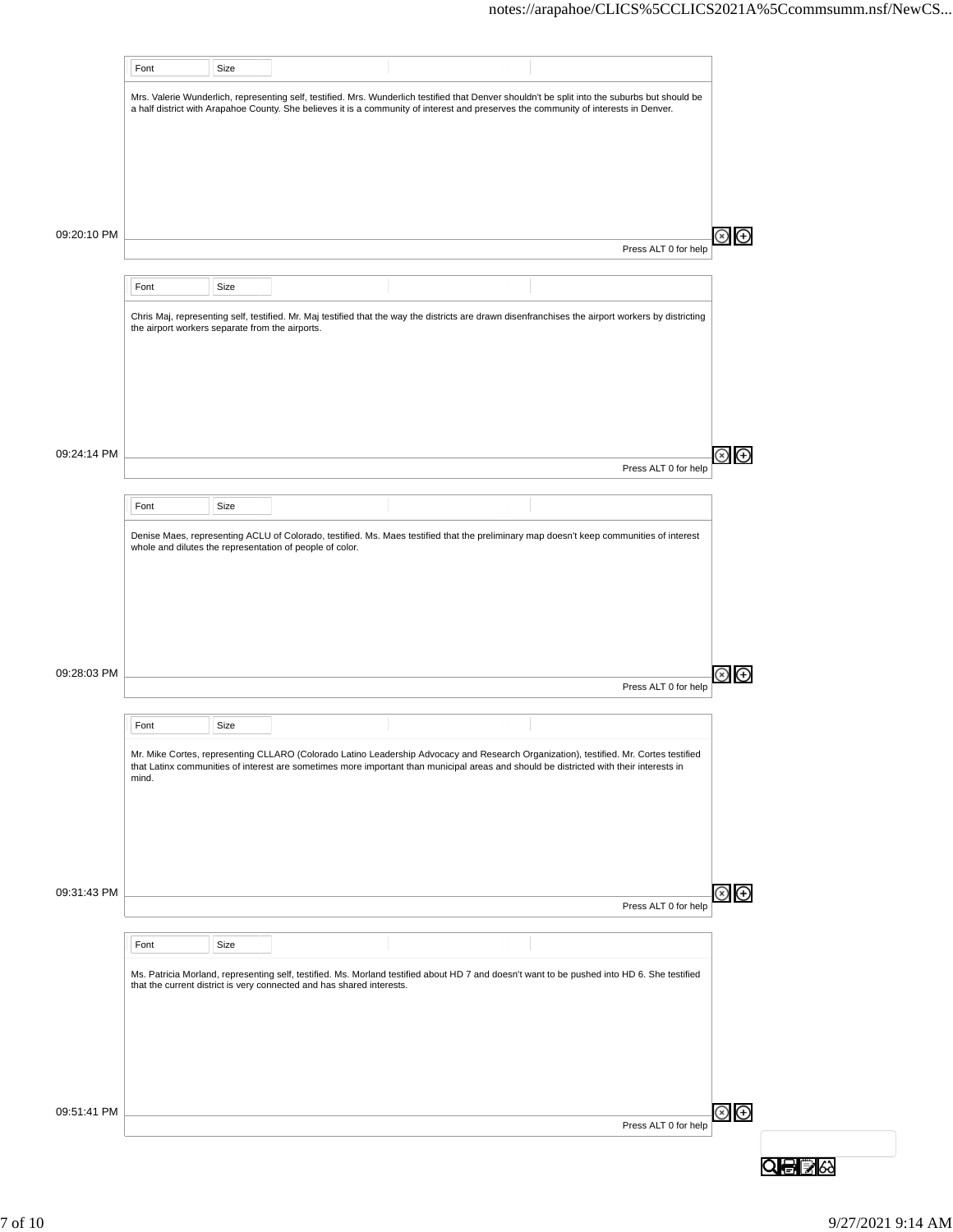|             | Font                         | Size                                      |                                                                                                                                                                                                                                                                                |  |                      |
|-------------|------------------------------|-------------------------------------------|--------------------------------------------------------------------------------------------------------------------------------------------------------------------------------------------------------------------------------------------------------------------------------|--|----------------------|
|             |                              |                                           | Elijah Lewis, representing himself, testified. Mr. Lewis discussed his concern that the Denver districts split central Denver and many of the<br>neighborhoods, specifically in HD 2, aren't represented based on their interests.                                             |  |                      |
|             |                              |                                           |                                                                                                                                                                                                                                                                                |  |                      |
|             |                              |                                           |                                                                                                                                                                                                                                                                                |  |                      |
|             |                              |                                           |                                                                                                                                                                                                                                                                                |  |                      |
|             |                              |                                           |                                                                                                                                                                                                                                                                                |  |                      |
| 09:55:25 PM |                              |                                           |                                                                                                                                                                                                                                                                                |  | Press ALT 0 for help |
|             |                              |                                           |                                                                                                                                                                                                                                                                                |  |                      |
|             | Font                         | Size                                      |                                                                                                                                                                                                                                                                                |  |                      |
|             | representation between maps. |                                           | Chris Martinez, representing himself, testified. Mr. Martinez testified that he doesn't believe that Northeast Denver should be combined<br>with Adams County and should remain with Denver. He also said that the preliminary maps dilute minority representation and reduces |  |                      |
|             |                              |                                           |                                                                                                                                                                                                                                                                                |  |                      |
|             |                              |                                           |                                                                                                                                                                                                                                                                                |  |                      |
|             |                              |                                           |                                                                                                                                                                                                                                                                                |  |                      |
| 09:57:38 PM |                              |                                           |                                                                                                                                                                                                                                                                                |  |                      |
|             |                              |                                           |                                                                                                                                                                                                                                                                                |  | Press ALT 0 for help |
|             | Font                         | Size                                      |                                                                                                                                                                                                                                                                                |  |                      |
|             |                              |                                           | Tyler Drum, representing himself, testified. Mr. Drum said that he would like to see the Hispanic communities united and that the districts                                                                                                                                    |  |                      |
|             |                              | should be reverted to the former numbers. |                                                                                                                                                                                                                                                                                |  |                      |
|             |                              |                                           |                                                                                                                                                                                                                                                                                |  |                      |
|             |                              |                                           |                                                                                                                                                                                                                                                                                |  |                      |
|             |                              |                                           |                                                                                                                                                                                                                                                                                |  |                      |
| 10:01:10 PM |                              |                                           |                                                                                                                                                                                                                                                                                |  |                      |
|             |                              |                                           |                                                                                                                                                                                                                                                                                |  | Press ALT 0 for help |
|             | Font                         | Size                                      |                                                                                                                                                                                                                                                                                |  |                      |
|             |                              |                                           | Dr. Michael Neil, representing self, testified. Dr. Neil testified that the way the districts are drawn dilutes neighborhood representation by                                                                                                                                 |  |                      |
|             |                              |                                           | diluting the representation within Denver communities.                                                                                                                                                                                                                         |  |                      |
|             |                              |                                           |                                                                                                                                                                                                                                                                                |  |                      |
|             |                              |                                           |                                                                                                                                                                                                                                                                                |  |                      |
|             |                              |                                           |                                                                                                                                                                                                                                                                                |  |                      |
| 10:02:49 PM |                              |                                           |                                                                                                                                                                                                                                                                                |  |                      |
|             |                              |                                           |                                                                                                                                                                                                                                                                                |  | Press ALT 0 for help |
|             | Font                         | Size                                      |                                                                                                                                                                                                                                                                                |  |                      |
|             |                              | challenges to Latinx representation.      | Rosario C de Baca, representing self, testified. Ms. C de Baca testified that the districts the way they are in the preliminary maps pose                                                                                                                                      |  |                      |
|             |                              |                                           |                                                                                                                                                                                                                                                                                |  |                      |
|             |                              |                                           |                                                                                                                                                                                                                                                                                |  |                      |
|             |                              |                                           |                                                                                                                                                                                                                                                                                |  |                      |
|             |                              |                                           |                                                                                                                                                                                                                                                                                |  |                      |
| 10:07:03 PM |                              |                                           |                                                                                                                                                                                                                                                                                |  | Press ALT 0 for help |
|             |                              |                                           |                                                                                                                                                                                                                                                                                |  |                      |
|             |                              |                                           |                                                                                                                                                                                                                                                                                |  |                      |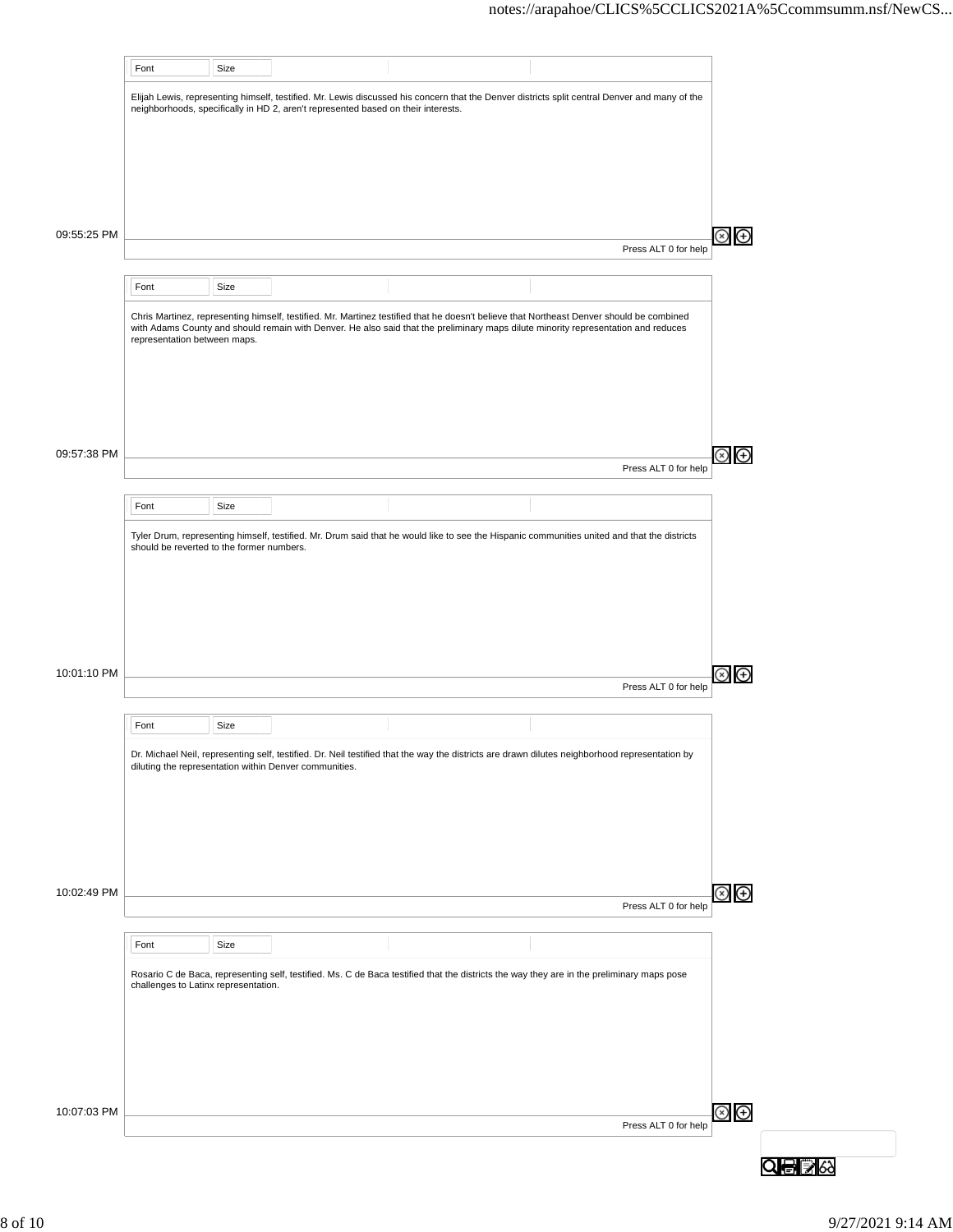|             | Font          | Size                                             |                                                                           |                                                                                                                                                                                                                                                                                   |                      |               |
|-------------|---------------|--------------------------------------------------|---------------------------------------------------------------------------|-----------------------------------------------------------------------------------------------------------------------------------------------------------------------------------------------------------------------------------------------------------------------------------|----------------------|---------------|
|             | CU in Denver. |                                                  |                                                                           | Ari Gibson, representing self, testified. Mx. Gibson testified about how the preliminary maps negatively impact student representation at                                                                                                                                         |                      |               |
|             |               |                                                  |                                                                           |                                                                                                                                                                                                                                                                                   |                      |               |
|             |               |                                                  |                                                                           |                                                                                                                                                                                                                                                                                   |                      |               |
|             |               |                                                  |                                                                           |                                                                                                                                                                                                                                                                                   |                      |               |
| 10:12:12 PM |               |                                                  |                                                                           |                                                                                                                                                                                                                                                                                   | Press ALT 0 for help | Θ             |
|             | Font          | Size                                             |                                                                           |                                                                                                                                                                                                                                                                                   |                      |               |
|             |               |                                                  |                                                                           | Ms/ Jess Rosero, representing Colorado Immigrant Rights Coalition, testified. Ms. Rosero testified that her organization is dedicated in                                                                                                                                          |                      |               |
|             |               |                                                  |                                                                           | ensuring immigrants have representation and discussed the contributions of the Latin population as a community of interest.                                                                                                                                                       |                      |               |
|             |               |                                                  |                                                                           |                                                                                                                                                                                                                                                                                   |                      |               |
|             |               |                                                  |                                                                           |                                                                                                                                                                                                                                                                                   |                      |               |
| 10:14:28 PM |               |                                                  |                                                                           |                                                                                                                                                                                                                                                                                   |                      | Θ             |
|             |               |                                                  |                                                                           |                                                                                                                                                                                                                                                                                   | Press ALT 0 for help |               |
|             | Font          | Size                                             |                                                                           |                                                                                                                                                                                                                                                                                   |                      |               |
|             |               | and thinking about the history of the community. |                                                                           | Representative Jennifer Bacon, representing herself, testified. Representative Bacon testified about the communities that she represents<br>and reinforced many of the same issues as the other testifiers. She underlined the importance of keeping the Black community together |                      |               |
|             |               |                                                  |                                                                           |                                                                                                                                                                                                                                                                                   |                      |               |
|             |               |                                                  |                                                                           |                                                                                                                                                                                                                                                                                   |                      |               |
|             |               |                                                  |                                                                           |                                                                                                                                                                                                                                                                                   |                      |               |
| 10:19:10 PM |               |                                                  |                                                                           |                                                                                                                                                                                                                                                                                   | Press ALT 0 for help | ⊕             |
|             | Font          | Size                                             |                                                                           |                                                                                                                                                                                                                                                                                   |                      |               |
|             |               |                                                  | represents the community and who can speak to the needs of the community. | Senator James Coleman, representing himself, testified. Mr. Coleman testified that communities should have representation that                                                                                                                                                    |                      |               |
|             |               |                                                  |                                                                           |                                                                                                                                                                                                                                                                                   |                      |               |
|             |               |                                                  |                                                                           |                                                                                                                                                                                                                                                                                   |                      |               |
|             |               |                                                  |                                                                           |                                                                                                                                                                                                                                                                                   |                      |               |
| 10:23:07 PM |               |                                                  |                                                                           |                                                                                                                                                                                                                                                                                   | Press ALT 0 for help | ව<br>ල        |
|             |               |                                                  |                                                                           |                                                                                                                                                                                                                                                                                   |                      |               |
|             |               |                                                  |                                                                           |                                                                                                                                                                                                                                                                                   |                      |               |
|             | Font          | Size                                             |                                                                           |                                                                                                                                                                                                                                                                                   |                      |               |
|             |               |                                                  |                                                                           | Representative Leslie Herod, representing herself, testified. Representative Herod testified that the current map has the largest Black<br>caucus in the history of the state houseand that the preliminary maps decrease representation for that community.                      |                      |               |
|             |               |                                                  |                                                                           |                                                                                                                                                                                                                                                                                   |                      |               |
|             |               |                                                  |                                                                           |                                                                                                                                                                                                                                                                                   |                      |               |
|             |               |                                                  |                                                                           |                                                                                                                                                                                                                                                                                   |                      |               |
| 10:29:27 PM |               |                                                  |                                                                           |                                                                                                                                                                                                                                                                                   | Press ALT 0 for help | $\circledast$ |